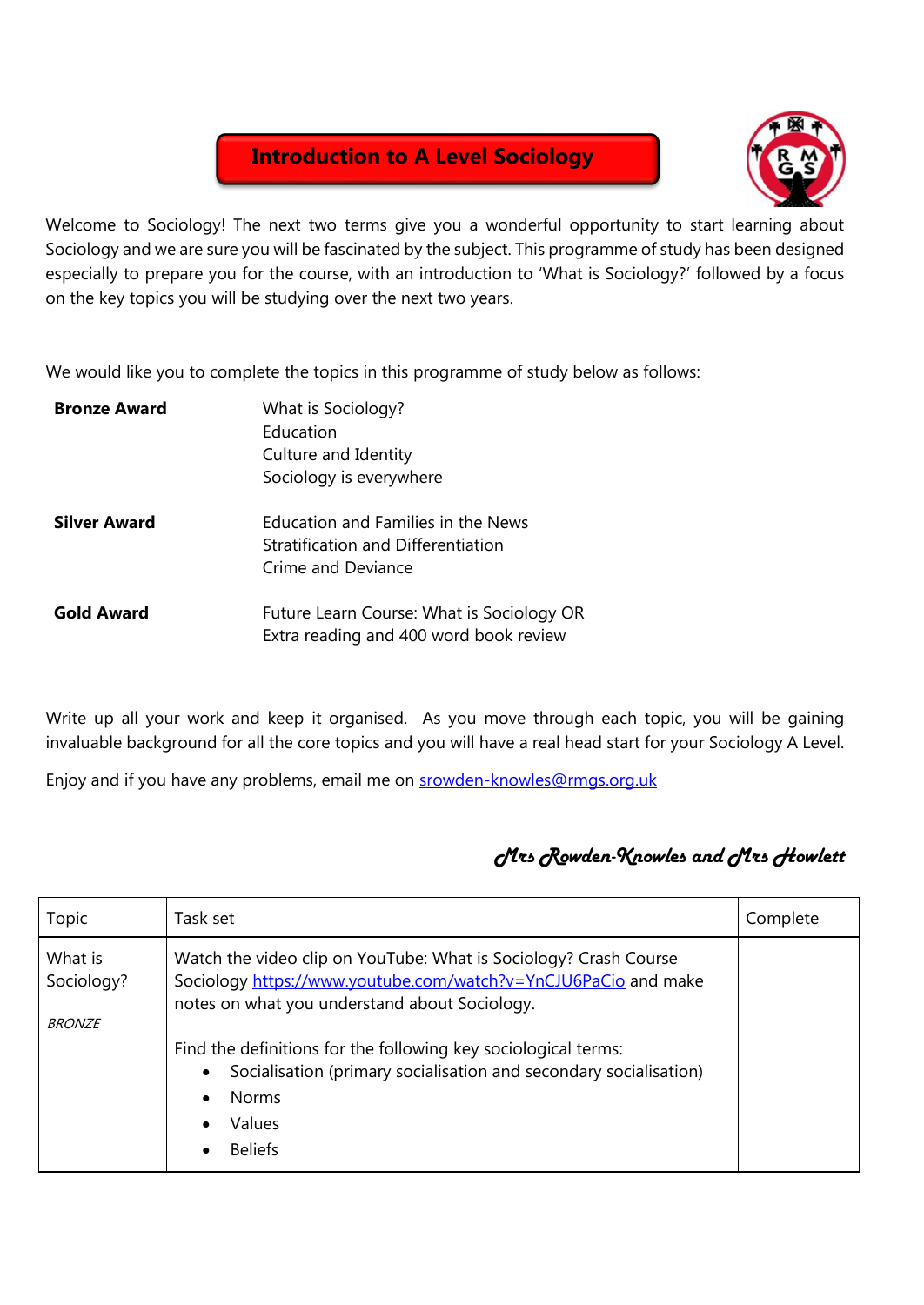|                                          | Culture<br>٠<br><b>Social Class</b><br>Gender<br>Ethnicity<br>Sexuality                                                                                                                                                                                                                                                                                                                                                                                                                                                                                                                                                                                                                                                                                                                                                                                                      |  |
|------------------------------------------|------------------------------------------------------------------------------------------------------------------------------------------------------------------------------------------------------------------------------------------------------------------------------------------------------------------------------------------------------------------------------------------------------------------------------------------------------------------------------------------------------------------------------------------------------------------------------------------------------------------------------------------------------------------------------------------------------------------------------------------------------------------------------------------------------------------------------------------------------------------------------|--|
| Education<br><b>BRONZE</b>               | Research the History of Education in the UK and answer the following<br>questions:<br>When did education become compulsory in the UK?<br>٠<br>Prior to compulsory education, what were the differences in who<br>٠<br>used to receive schooling?<br>How have the methods of dealing with behaviour changed over<br>$\bullet$<br>time?<br>What are some of the major changes that have taken place in UK<br>$\bullet$<br>education in the 20th and 21st centuries?<br>Consider the impact of the following policies:<br>$\circ$<br>Education Act 1944 (Tripartite System)<br>Comprehensives 1966<br>п<br><b>Education Reform Act 1988</b><br>$\blacksquare$<br>Your personal view on education - what is the role and purpose of<br>education?<br>https://www.schoolsmith.co.uk/history-of-education/<br>https://getrevising.co.uk/revision-notes/social-policy-and-education |  |
| Culture and<br>Identity<br><b>BRONZE</b> | Find the definitions for the following key family terms:<br>Subculture<br>$\bullet$<br>Mass culture<br>$\bullet$<br>Popular culture<br>Globalisation<br>Socialisation<br>Peer group<br>٠<br>Social class<br>Sexual orientation<br>The male gaze<br>Ethnicity<br>Nationalism<br>Consider and answer the following:<br>Suggest 5 ways that individuals can influence how others see<br>them.                                                                                                                                                                                                                                                                                                                                                                                                                                                                                   |  |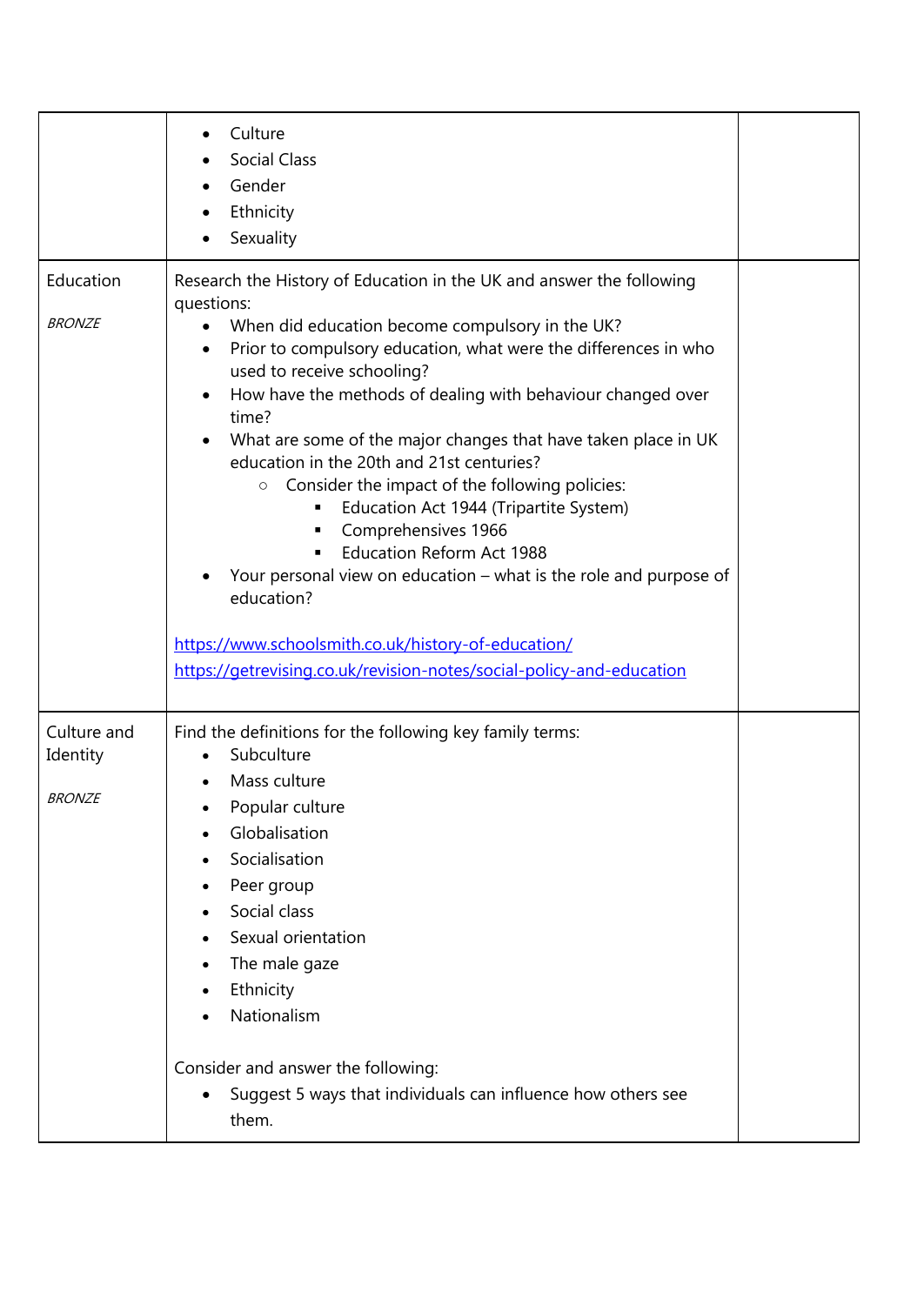|                                                                           | Describe the 5 most important factors that you think have<br>٠<br>influenced how you define yourself and how others see you.<br>Explain your answers with examples.                                                                                                                                                                                                                                                                                                                                                                                                                               |  |
|---------------------------------------------------------------------------|---------------------------------------------------------------------------------------------------------------------------------------------------------------------------------------------------------------------------------------------------------------------------------------------------------------------------------------------------------------------------------------------------------------------------------------------------------------------------------------------------------------------------------------------------------------------------------------------------|--|
| Sociology is<br>everywhere:<br>Sociology in<br>the media<br><b>BRONZE</b> | Sociology is everywhere, so you'll be able to see aspects of it in all forms<br>of media.<br>Search for some of the following titles and make notes on any videos you<br>watch, try to keep it relevant to the topics taught in Sociology (Education,<br>Families, Stratification and Differentiation, Crime and Deviance).                                                                                                                                                                                                                                                                       |  |
|                                                                           | Stacey Dooley documentaries (BBC iplayer/YouTube)<br>O<br>Black Mirror (Netflix) - Nosedive episode<br>$\circ$<br>School Swap documentary(4OD)<br>$\circ$<br>Louis Theroux documentaries (Netflix)<br>$\circ$<br>Dispatches documentaries (40D)<br>$\circ$<br>Panorama documentaries (BBC iplayer)<br>$\circ$<br>What did you learn about society?<br>How does the programme link to the topics you will be studying?                                                                                                                                                                             |  |
| Education and<br>Families in the<br>news<br><b>SILVER</b>                 | Find the definition of meritocracy.<br>Read the following news article https://www.tes.com/news/few-<br>one-20-born-poorest-areas-go-university and answer the<br>following questions:<br>Does this article suggest we live in a meritocracy?<br>$\circ$<br>Why is it important that 'poor' students go to university?<br>$\circ$<br>Find 5 news articles that link to Education and/or Families.<br>Download and either print them or briefly summarise them. Some<br>things to look out for are: immigration, poverty, benefits, exam<br>results, private education, achievement, free schools. |  |
|                                                                           | (These website links might be useful)<br>https://www.independent.co.uk/topic/Sociology<br>https://www.theguardian.com/education/sociology                                                                                                                                                                                                                                                                                                                                                                                                                                                         |  |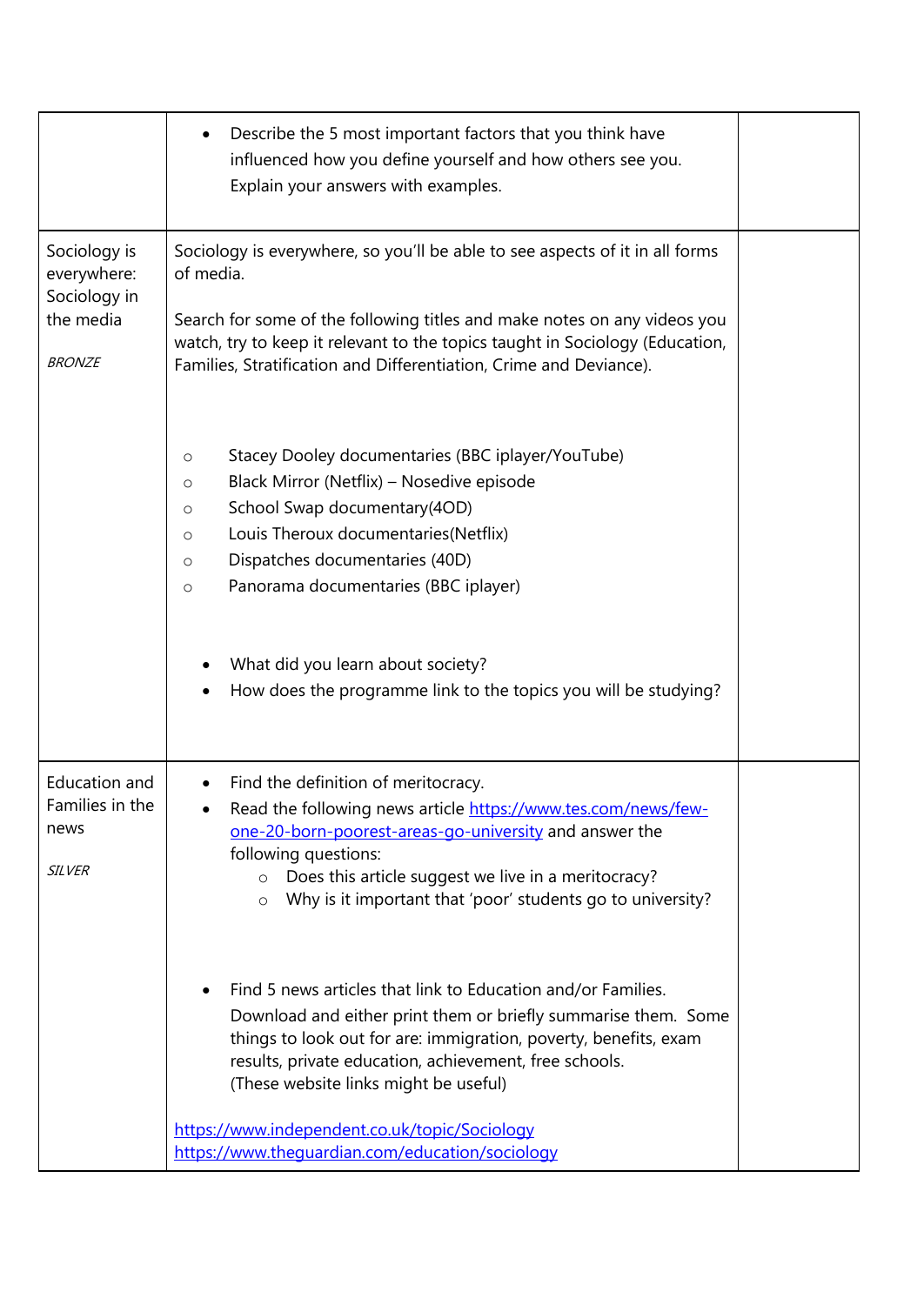| Stratification<br>and<br>Differentiation<br><b>SILVER</b> | Find the meanings of both stratification and differentiation.<br>Research the following key thinkers in Stratification and<br>٠<br>Differentiation. These thinkers reappear throughout the Sociology<br>course.<br>Karl Marx<br>$\circ$<br>Émile Durkheim<br>$\circ$<br>Kate Millet<br>$\circ$<br><b>Anthony Giddens</b><br>$\circ$<br>Prepare summary sheet on each of the thinkers, identifying the<br>following:<br>Name<br>$\circ$<br>Period of time their work was published<br>O<br>Major works<br>$\circ$<br>Summary of their sociological approach and thoughts.<br>$\circ$                                                                                                                                                                                                                                                                                                                                                                                                                                                    |  |
|-----------------------------------------------------------|----------------------------------------------------------------------------------------------------------------------------------------------------------------------------------------------------------------------------------------------------------------------------------------------------------------------------------------------------------------------------------------------------------------------------------------------------------------------------------------------------------------------------------------------------------------------------------------------------------------------------------------------------------------------------------------------------------------------------------------------------------------------------------------------------------------------------------------------------------------------------------------------------------------------------------------------------------------------------------------------------------------------------------------|--|
| Crime and<br>Deviance<br><b>SILVER</b>                    | Using the internet, research the answers to the following questions:<br>What is a crime?<br>What is deviance?<br>What are laws?<br>What is a white collar crime?<br>Moral crimes include offences such as prostitution, underage<br>$\bullet$<br>drinking and illegal drug use. Why do some people argue that<br>such crimes are 'victimless'?<br>What is cybercrime? Name some examples of cybercrimes.<br>What is a hate crime?<br>What do you think is more effective in reducing crime: crime<br>prevention or harsher punishments?<br>https://www.coursehero.com/sg/introduction-to-sociology/defining-<br>crime-in-sociology/<br>Go on the following website and research crime in your area or the area<br>near your school. https://www.crime-<br>statistics.co.uk/postcode/AL10%208NL and answer the following<br>questions:<br>Where does most crime take place?<br>What are the top 3 crimes/offences?<br>Why do you think that those crimes are committed in your area?<br>Think about socio-economic issues and location. |  |